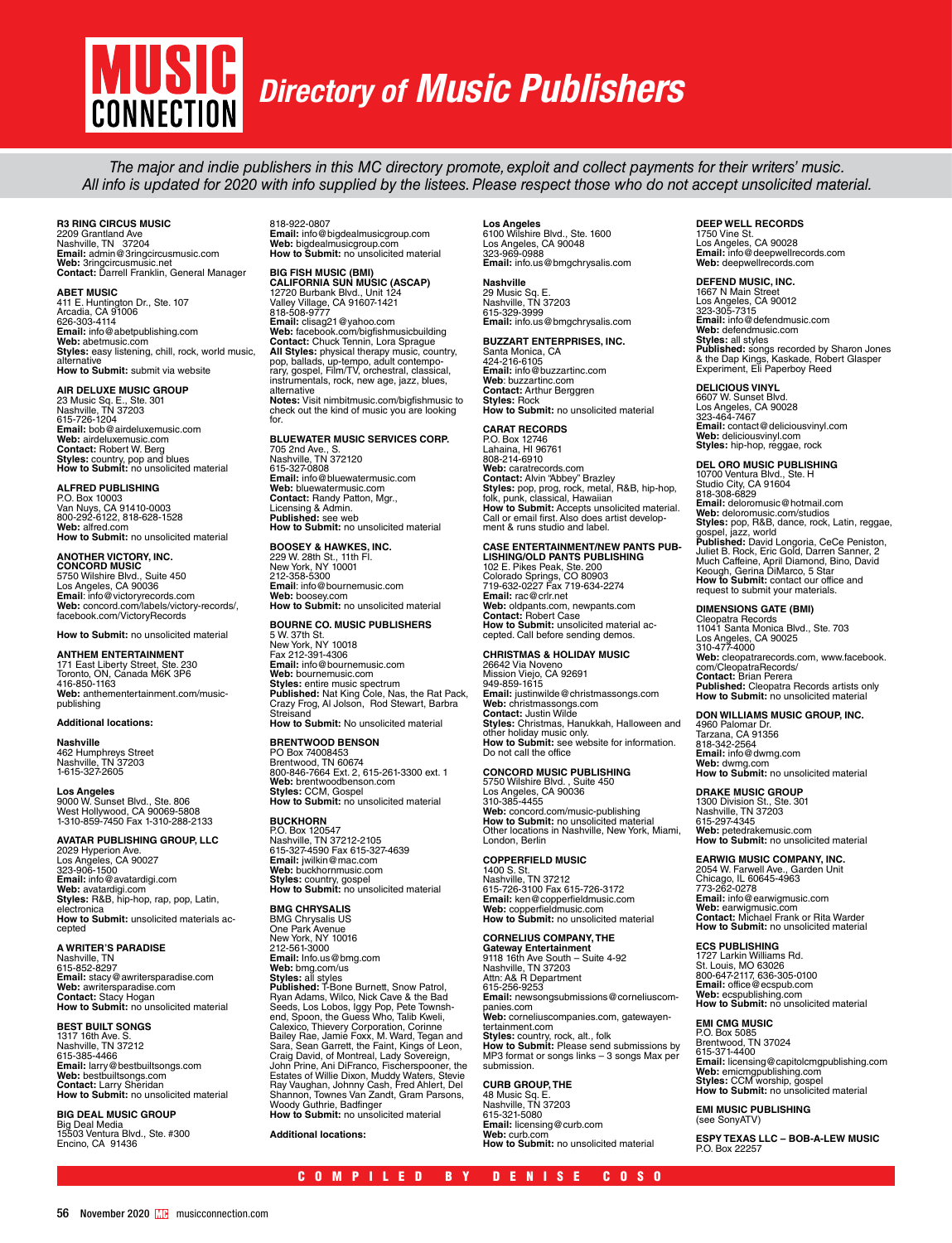# *Download at musicconnection.com/industry-contacts*

Sarasota, FL 34276<br>512-308-1593 512-308-1593<br>**Email:** info@espymusic.com<br>**Web:** espymusic.com<br>**Contact:** Ronda Espy, Kim Espy<br>**Styles:** pop, country, blues, alternative<br>**How to Submit:** no unsolicited material

**FIRST ACCESS ENTERTAINMENT** Los Angeles, CA 90048 **Email:** LA@firstaccessent.com **Web:** firstaccessent.com **Styles:** pop, R&B, dance, hip-hop, EDM,<br>soul, reggae, blues, rock<br>Clients: Rita Ora, Zayn, The Invisible Men,<br>Clients: Rita Ora, Zayn, The Invisible Men,<br>Kara Marni, J.Hart, Algee Smith, Soleima,<br>Kara Marni, J.Hart, Algee Else, Leon Babe **How to Submit:** no unsolicited material

#### **Additional locations:**

**New York Email:** ny@firstaccessent.com

**London Email:** london@firstaccessent.com **FIRSTCOM MUSIC**

2110 Colorado Ave., Ste. 110 Santa Monica, CA 90404 310-865-4477 **Email:** info@firstcom.com **Web:** firstcom.com/en-us

**How to Submit:** Call before submitting material

#### **Additional locations:**

**Dallas** 14860 Montfort Drive, Suite 260 Dallas, TX 75254 800-858-8880

**New York**<br>1755 Broadway, #6<br>New York, NY 10019<br>212-333-1330

**FOUR JAYS MUSIC** 421 E. 6th Street, Suite 501B Los Angeles, CA 900134 213-236-9222 **Email:** info@harrywarrenent.com **Web:** fourjaysmusic.com **Styles:** standards, film music all styles (except country 1926-1960) **How to Submit:** no unsolicited material

## **FOX MUSIC PUBLISHING** 10201 W. Pico Blvd.

Los Angeles, CA 90035 310-369-2541 Fax 310-969-1359 **Web:** foxmusic.com **Styles:** all styles **How to Submit:** no unsolicited material

#### **FUNZALO PUBLISHING**

P.O. Box 571567 Tarzana, CA 91357 818-578-8599 **Email:** funzalorecords@gmail.com **Web:** funzalorecords.com **Contact:** Dan Agnew **Styles:** all styles **How to Submit:** accepts unsolicited material, prefers CDs

**GAMBLE-HUFF MUSIC<br><b>Philadelphia International Music**<br>P.O. Box 128<br>Darby, PA 19023<br>610-583-8767 **Email:** chuckgamble@gamble-huffmusic. com **Web:** gamble-huffmusic.com **Contact:** Chuck Gamble **Styles:** R&B, jazz, soul **How to Submit:** no unsolicited material

#### **GENE AUTRY MUSIC GROUP, THE**

**WARNER CHAPPELL MUSIC** (Golden West Melodies, Gene Autry's Western Music Publishing, Ridgeway Music, Melody Ranch Music and the Gene Autry Music Company) 777 Santa Fe Ave. Los Angeles, CA 90021 310-441-8600 **Web:** geneautry.com **Published:** Vintage music catalog

**WORDS WEST LLC GENERATION MUSIC, INC.**  P.O. Box 15187

Beverly Hills, CA 90209 323-966-4433 **Email:** tony@wordswest.com, info@wordswest.com<sup>2</sup><br>Web: wordswest.com **Web:** wordswest.com<br>**Contact:** Tony Gimbel, Managing Member<br>Words West LLC/Tony Gimbel, President<br>Generation Music, Inc.; **Styles:** all styles **How to Submit:** no unsolicited material

**GOODNIGHT KISS MUSIC/SCENE** 

**STEALER MUSIC**<br>10153 1/2 Riverside Dr., Ste. 239<br>Toluca Lake, CA 91602<br>808-331-0707 **Email:** janetfisher@gmail.com **Web:** goodnightkiss.com<br>**Contact:** Janet Fisher<br>**Styles:** all styles, especially master-quality<br>hip tracks for film/TV **Published:** '80s songs currently in film, ads and shows **How to Submit:** online newsletter updates requests monthly; subscribe at our website

#### **GUITAR SOLO PUBLICATIONS (GSP)**

230 Townsend St. San Francisco, CA 91407-1720 415-896-1922 **Email:** gsp@gspguitar.com **Web:** gspguitar.com **Contact:** Dean Kamei **Styles:** Guitar music, primarily classical and **Brazilian How to Submit:** No unsolicited material

#### **HACATE ENTERTAINMENT GROUP**

245 8th Ave., Ste. 869 New York, NY 10011 212-586-4229 **Email:** info@hacate.com **Web:** hacate.com **How to Submit:** We currently are not ac-cepting any submissions

#### **Additional location:**

**Headquarters - Oslo** PB 2050, Vika 0125 OSLO Norway +47-2242-0112

**HAL LEONARD CORP.** P.O. Box 13819 Milwaukee, WI 53213 414-774-3630 **Web:** halleonard.com **How to Submit:** no unsolicited material

**HARLAN HOWARD SONGS, INC.** 1902 Wedgewood Ave. Nashville, TN 37212 615-321-9098

**Email**: yarledge@harlandhoward.com **Web**: harlanhoward.com **How to Submit:** no unsolicited material

**HARMONIOUS MUSIC** 5062 Lankershim Bl. #174 N. Hollywood, CA 91601 818-505-9537 **Email:** jay@2activate.com<br>**Contact:** Madeleine Smith, Jay Arthur<br>**Styles:** urban, pop, club, rock, country and<br>children's **How to Submit:** soundcloud links, easy<br>to stream & listen (nothing to download),<br>unsolicited material accepted

**HARMONY ARTISTS** 3575 Cahuenga Blvd., W #560 Los Angeles, CA 90069 323-655-5007 Fax 323-655-5154 **Email:** jross@harmonyartists.com **Web:** harmonyartists.com **Contact:** Jerry Ross **Styles:** all

### **How to Submit:** no unsolicited material

**HEARYOU GLOBAL PUBLISHING** PO Box 97 Troy, KS 66087 800-756-6714 **Email:** info@hearyoumusic.com **Web:** hearyoumusic.com<br>**Styles:** All Styles<br>**Published:** Songs recorded by: Vanderberg,<br>Jett Blakk, Long In The Tooth, Thought<br>**Penny, Through The** Silence<br>**How to Submit:** email Christine.cochran@ hearyoumusic.com (accepts unsolicited material)

**INTERNATIONAL MUSIC COMPANY<br>35 W 45th Street, 2nd Floor<br>New York, NY 10036<br>212-391-4200 Email:** info@internationalmusicco.com **Web:** internationalmusicco.com **Contact:** Marco Berrocal **Styles:** publishes classical sheet music **How to Submit:** no unsolicited material

#### **J.W. PEPPER & SON, INC**

19 Sheree Blvd. Exton, PA 19341 610-648-0500, 800-345-6296 **Email:** satisfaction@jwpepper.com **Web:** jwpepper.com/sheet-music/welcome. jsp

**Styles:** concert band, marching band, orchestra, choral, piano **How to Submit:** no unsolicited material

**JAMBO STUDIOS/RHYTHM ADDICTION/<br>SURROUND SOUND SONGS<br>17412 Ventura Blvd. #1251<br>Encino, CA 91316** 818-227-9669 **Email:** jambomail@aol.com **Web:** michaeljaysongs.com **Contact:** Michael Jay **Styles:** all styles **How to Submit**: no unsolicited material

# **LAKE TRANSFER MUSIC**

11300 Hartland St. North Hollywood, CA 91605 818-508-7158 **Email:** info@laketransfer.com **Web:** laketransfer.com **Contact:** Tina Antoine **Styles:** alt. rock, hip-hop, Latin-pop **How to Submit:** unsolicited material accepted

**LANSDOWNE, WINSTON, BLOOR & HOFFMAN HOUSE MUSIC PUBLISHERS (LWBH) ASCAP/BMI** P.O. Box 1415 Burbank, CA 91507-1415 818-748-0001<br>**Email:** info@lwbhmusicpublishers.com Web: lwbhmusicpublishers.com<br>Contact: Lynne Robin Green, President<br>Styles: all styles, except for hard rock/heavy<br>metal. No middle of the road (MOR) pop or<br>old-fashioned C&W songs. For film & TV<br>submissions, musician/vocal masters only: enclose credits of artist as applicable. **How to Submit:** We are not accepting any new material

**LEIBER & STOLLER PUBLISHING** P.O. Box 11267 Marina del Rey, CA 90295 310-273-6401 **Email:** peter.stoller@leiberstoller.com **Web:** leiberstoller.com

## **LIPSERVICE MUSIC PUBLISHING** 9 Prospect Park W., Ste. 14B

Brooklyn, NY 11215 718-989-1181 **Email:** jlipsius@lipservices.com **Contact:** Julie Lipsius **How to Submit:** no unsolicited material

**LOVECAT MUSIC<br>142 W. End Ave., #23W<br>New York, NY 10023<br><b>Email:** lovecatmusic@gmail.com<br>**Web:** lovecatmusic.com, facebook.com/LoveCatMusic **Styles:** all styles of vocal music **How to Submit:** email to submit

**MAKIN' MUSIC** 3002 Blakemore Ave. Nashville, TN 37212 615-479-7917, 760-267-3832 **Web:** makinmusiconline.com **Styles:** country **How to Submit:** no unsolicited material

**MAYFLOWER MUSIC**<br>1951 N. Wilmot Rd., Bldg. 2, Unit 7<br>Tucson, AZ 85751 520-326-4400 **Email:** celestial@harmonies.com **Web:** harmonies.com **Contact:** Julian Parnaby

# **Styles:** all styles **How to Submit:** no unsolicited material

**MEMORY LAND MUSIC GROUP**<br>434 West 33rd St.<br>New York, NY 10001 212-460-8677 **Email:** info@memorylanemusicgroup.com **Web:** memorylanemusicgroup.com **Contact:** Mark Spier, Pres., CEO **Styles:** standards, novelties **How to Submit:** no unsolicited material

#### **MILES COPELAND GROUP**

7647 Hayvenhurst Ave., Ste. 47 Van Nuys, CA 91406 818-778-6510 **Email:** assistant@milescopeland.net **Web:** copelandinternationalarts.com **How to Submit:** no unsolicited material

### **MIRACLE WORX MUSIC PUBLISHING**

P.O. Box 955 Summerfield, NC 336-904-8347 **Email:** miracleworxmusic@gmail.com<br>**Web:** miracleworxmusic.com<br>**Contact:** Ken Gay, Jr.<br>**Styles:** Gospel, R&B/Soul, Pop, Blues **How to Submit:** Send web links via email to your bio, music tracks, social media sites. No mail please

#### **MOJO MUSIC MEDIA**

437 E. Iris Dr. Nashville, TN 37204 615-255-9837 **Email:** butch@mojomusicandmedia.com **Web:** mojomusicandmedia.com **Contact:** Butch Baker **Styles:** all styles **How to Submit:** no unsolicited material

**Additional locations:**

**Los Angeles**<br>2355 Westwood Blvd, #1245<br>Los Angeles, CA 90025<br>310-213-6109<br>**Contact:** Nobu Yamamoto **Email:** Nobu@mojomusicandmedia.com

**New York** 3000 Marcus Avenue, Suite 1W5 Lake Success, NY 11042 516-488-8400 **Contact:** Mark Fried **Email:** mark@mojomusicandmedia.com

**MORAINE MUSIC<br>500 E. Iris Dr.<br>Nashville, TN 37204<br>615-383-0400<br><b>Email:** info@morainemusic.com **Web:** morainemusic.com **Contact:** Dianna Maher **Styles:** country, rock, blues, Americana **How to Submit:** no unsolicited material

#### **MORGAN MUSIC GROUP**

1800 Grand Ave. Nashville, TN 37212 615-321-9029 **Email:** songmerch@aol.com **Web:** dennísmorgansongwriter.com<br>**Contact:** Dennis Morgan<br>**Styles:** pop, country, rock<br>**How to Submit:** no unsolicited material

#### **MOUNTAIN APPLE COMPANY, THE**

Honolulu, HI 96734 808-597-1888, 800-882-7088<br>**Web:** mountainapplecompany.com<br>**Styles:** Various types of Hawaiian and<br>Polynesian music. **How to Submit:** no unsolicited material

**MPL MUSIC PUBLISHING** 41 W. 54th St. New York, NY 10019 **Web:** mplcommunications.com **Styles:** all styles **How to Submit:** no unsolicited material

**MUSCLE SHOALS RECORDS / FAME<br><b>MUSIC GROUP**<br>603 E. Avalon Ave.<br>P.O. Box 2527<br>Muscle Shoals, AL 35662<br>256-381-0801 **Email:** info@fame2.com<br>**Web:** fame2.com, fame2.com/submissions<br>**Styles:** country, R&B, soul<br>**How to Submit:** accepts unsolicited mate-<br>rial, see web for details

# **MUSIC ROOM PUBLISHING GROUP, THE (ASCAP) / MRP MUSIC (BMI)** 525 S. Francisca Ave.

Redondo Beach, CA 90277 310-503-1198 **Email:** mrp@aol.com, johnny@johnnyreed. com **Web:** musicroomonline.com, musicroom.us, hollywood2you.tv **Contact:** John Reed **Styles:** rock, pop, film music **How to Submit:** no unsolicited material

## **MUSIC SALES CORPORATION**

180 Madison Ave. New York, NY 10016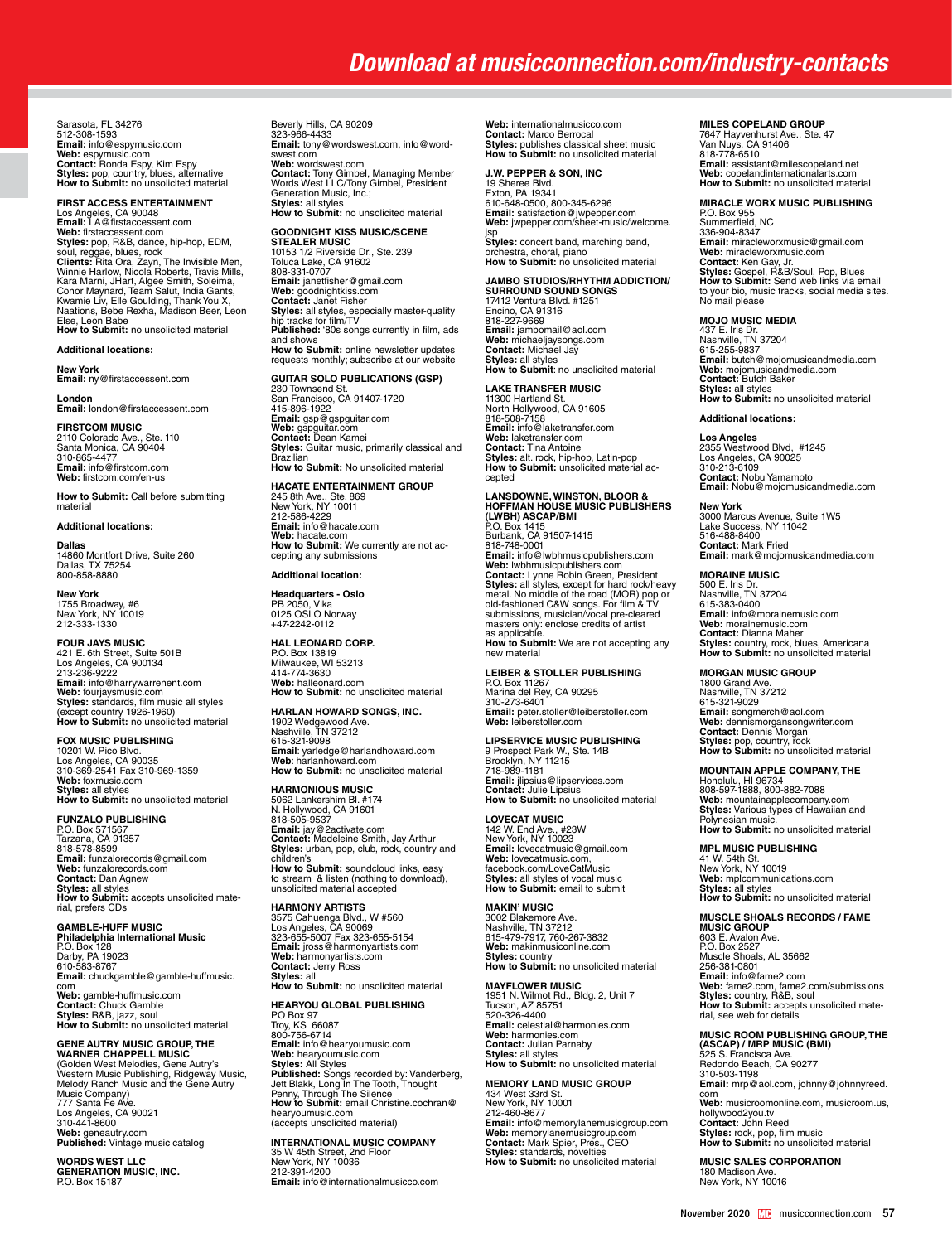212-254-2100 **Email:** elisa.jacobs@musicsales.com<br>**Web:** musicsalesfilmtv.com<br>**Styles:** all styles<br>**How to Submit:** accepts unsolicited material via mail

**Additional location:**

**Santa Monica** 1247 6th St. Santa Monica, CA 90401 310-393-9925

**NEW HEIGHTS ENTERTAINMENT** New York City **Email:** info@newheightsent.com **Web:** newheightsent.com **Styles**: all styles **How to Submit:** no unsolicited material

**NORTH STAR MEDIA**<br>3765 Wade St.<br>Los Angeles, CA 90066<br>818-766-2100, 818-766-2678<br>**Email:** pblair@northstarmedia.com **Web:** northstarmedia.com **How to Submit:** unsolicited material accepted

#### **Additional location:**

**Michigan**<br>40900 Woodward Ave., Ste. 350<br>Bloomfield Hills, MI 48304 818-766-2100

**OH BOY RECORDS**<br>P.O. Box 15022<br>Nashville, TN 37215<br>615-742-1250 **Email:** info@ohboy.com **Web:** ohboy.com **Published:** see web **How to Submit:** no unsolicited material

**ONLY NEW AGE MUSC (BMI) / LUCID<br><b>DREAMS (ASCAP)**<br>**8033 Sunset Blvd., Ste. 472<br>Los Angeles, CA 90046<br>123-851-3355 Email:** info@newagemusic.com. suzanne@suzannedoucet.com **Web:** newagemusic.com **Contact:** Suzanne Doucet **Styles:** new age **How to Submit:** no unsolicited material

**THE ORCHARD**

(Sony Music Entertainment) New York, United Kingdom **Web:** theorchard.com

**PEERMUSIC** 901 W. Alameda Ave., Ste. 108 Burbank, CA 91506 818-480-7000 **Email:** losangeles@peermusic.com **Web:** peermusic.com **Styles:** all styles **Published:** see web **How to Submit:** no unsolicited material

#### **Additional locations:**

**Corporate Office - Berkeley** 2397 Shattuck Ave., Ste. 202 Berkeley, CA 94704 510-848-7337 **Email:** sfcorp@peermusic.com

**Miami** 5050 Biscayne Boulevard, Suite 104 Miami, FL 33137 **Email:** Miami@peermusic.com

**Nashville** 702 18th Avenue South Nashville, TN 37203 **Email:** Nashville@peermusic.com

**New York**<br>152 West 57th Street<br>New York, NY 10107<br>**Email:** newyork@peermusic.com

# **PEN MUSIC GROUP, INC.** 12456 Ventura Blvd., Ste. 3

Studio City, CA 91604-2484 818-766-9200 **Email:** michael@penmusic.com **Web:** penmusic.com **Contact:** Michael Eames, President **How to Submit:** no unsolicited material

**PRIMARY WAVE MUSIC PUBLISHING** 116 E. 16th St., 9th Fl. New York, NY 10003 212-661-6990 Fax 212-661-8890

**Email:** info@primarywavemusic.com **Web:** primarywave.com **Styles:** rock, pop **Additional location:**

**Los Angeles**<br>10850 Wilshire Blvd., Ste. 600<br>Los Angeles, CA 90069<br>424-239-1200

**PRISM ESCAPE MUSIC**<br>Penny Ln. Bldg.<br>215 E. 24th St., Ste. 221<br>New York, NY 10010<br>212-686-0902 **Email:** prismescape@gagorder.com **Web:** gagorder.com<br>**Contact:** George A. Gesner<br>**Styles:** rock, pop, R&B, world, semi-classi-<br>cal, new age, alt. country, folk

**QUINCY JONES MUSIC PUBLISHING<br>6671 Sunset Blvd., Ste. 1574A<br>Los Angeles, CA 90028<br><b>Web:** facebook.com/QuincyJones, quincyjones.com **Styles:** pop, jazz, funk, R&B **How to Submit:** no unsolicited material

**RAINEYVILLE MUSIC<br>8500 Wilshire Blvd., Ste. 525<br>Beverly Hills, CA 90211<br>310-277-4050 Fax 310-557-8421<br><b>Web:** ronrainey.com<br>**Contact:** Ron Rainey **Styles:** all styles **How to Submit:** no unsolicited material

#### **REAL CURES MUSIC**

11900 Metric Blvd., #J-195 Austin, TX 78758 512-532-6157 **Email:** realcures@yahoo.com **Web:** realcures.net **Contact:** David Lear **Styles:** Americana, indie rock, alt. country, rockabilly, acoustic, folk **How to Submit:** unsolicited materials ac-cepted via U.S. Mail / Email / MP3 etc

### **REAL LIFE MUSIC PUBLISHING**

5801 Tee Pee Trace Nashville, TN 37013 615-554-6693 Email: dave@davetough.com<br>Web: davetough.com<br>Styles: pop, hip-hop, country, roots-rock<br>Published: Matt Heinecke, Siop, Toni Arthur,<br>Cindy Alter, Come & Go. Also operate pub-<br>lishing demo studios in Nashville and L.A.

### **REALSONGS**

323-462-1709<br>**Email:** jhorton@realsongs.com<br>**Styles:** pop, R&B, rock, country<br>**How to Submit:** no unsolicited material,<br>publishes Diane Warren exclusively and does not sign outside songwriters.

### **RALEIGH MUSIC PUBLISHING**

1411 Broadway, 4th Floor New York, NY 10018 212-804-8181<br>**Email:** info@raleighmusicgroup.com<br>**Web:** raleighmusicgroup.com<br>**Web:** raleighmusicgroup.com<br>**All Styles:** Heritage Catalog Admin, Pop, Hip<br>**HOP, R&B, Rock, Alternative, One Stops<br><b>Notes:** Elvis Presley, Geor

**ROBBINS ENTERTAINMENT<br>35 Worth St., 4th Fl.<br>New York, NY 10013<br>212-675-4321<br><b>Email:** info@robbinsent.com **Web:** robbinsent.com **Styles:** dance **How to Submit:** accepts unsolicited material, see "demos" section on web for full details

## **ROGERS & HAMMERSTEIN** 229 W. 28th St., 11th Fl. New York, NY 10001 212-541-6600 Fax **Email:** info@concordtheatricals.com **Web:** concordtheatricals.com/musicpublishing **Styles:** show tunes, concert, pop **How to Submit:** No unsolicited material

**RONDOR MUSIC INT'L, INC.**<br>See Universal Music Publishing Group<br>2440 Sepulveda Blvd., #119

Los Angeles, CA 90064 310-865-0770<br>**Emai**l: rondorla@umusic. Com<br>**Web:** mpa.org/music-publisher/rondor-music-<br>international-inc/ **Styles:** all styles<br>**Published:** the Beach Boys, Al Green, Otis<br>Redding, Peter Frampton, Isaac Hayes, Su-<br>pertramp, Will Jennings, Garbage, Jurassic<br>5, Shep Crawford and Steven Van Bandit **How to Submit:** no unsolicited material

### **ROUND HILL MUSIC**

1802 Grand Ave. Nashville, TN 37212 615-292-5100 **Web:** roundhillmusic.com **How to Submit:** no unsolicited material **Additional locations:**

### **New York**  650 Fifth Avenue<br>Suite 1420 Suite 1420 New York, NY 10019 212-380-0080

**Santa Monica**<br>1411 5th Ave, Suite 305<br>Santa Monica, CA 90401<br>310-428-0859

# **ROYALTY NETWORK, INC., THE** 224 W. 30th St., Ste. 1007 New York, NY 10001 212-967-4300 **Email:** renato@roynet.com **Web:** roynet.com

**Styles:** all styles<br>**Published:** M.O.P., Kelly Price, Dead Prez,<br>Muggs (Cypress Hill), VHS or Beta<br>**How to Submit:** please contact prior to<br>submitting **Additional location:**

### **Studio City**

12711 Ventura Blvd., #217 Studio City, CA 91604 818-862-0775

### **RYMATICA ENTERTAINMENT**

P.O. Box 640337 Miami, FL 33164 786-354-1770 **Email:** info@rymatica.com **Web:** rymatica.com **Contact:** Richard John **Current Affiliate:** ASCAP

S**CHOTT MUSIC CORP. & EUROPEAN<br><b>AMERICAN MUSIC DIST.**<br>254 W. 31st. St., 15th Fl.<br>New York, NY 10001<br>212-461-6940, 212-461-6941<br>**Email:** ny@schott-music.com **Web:** schott-music.com/about/worldwide/ new\_york **Styles:** classical, pop **How to Submit:** No unsolicited material

#### **SECOND FLOOR MUSIC**

130 W. 28th St., 2nd Fl. New York, NY 10001 212-741-1175 **Web:** secondfloormusic.com, jazzleadsheets.com **Styles:** Jazz **How to Submit:** call or email first

#### **SEXTILLION MUSIC**

318 Kingsland Road London E8 4DE United Kingdom +44 75 49 57 7919 **Email**: info@sextillionmusic.com **Web**: sextillionmusic.com **Contact:** Alexei Cernetchi **Styles:** All Styles<br>**Published:** Matthew Finch, Freudz Couch,<br>The Boston Shakers, Long John<br>**How to Submit:** Links and contact information to info@sextillionmusic.com

**SHAPIRO, BERNSTEIN & CO.**<br>488 Madison Ave., 12th Fl.<br>New York, NY 10022-5718<br>212-588-0878 Fax 212-588-0620<br>213-588-0878 Fax 212-588-0620<br>**Email**: licensing@shapirobernstein.com **Web:** shapirobernstein.com<br>**Styles:** all styles<br>**How to Submit:** no unsolicited material

### **SHELLY BAY MUSIC** 423 Mountainview Rd. Englewood, NJ 07631 201-227-6126 **Email:** info@shellybay.com **Web**: shellybay.com **Contact:** Michelle Bayer

**Styles:** pop, rock, Americana, hip-hop **How to Submit:** no unsolicited material

# **SILVER BLUE MUSIC /**

**OCEANS BLUE MUSIC**<br>3940 Laurel Canyon Blvd., Ste. 441<br>Studio City, CA 91604<br>818-980-9588 **Email:** jdiamond20@aol.com **Web:** joeldiamond.com **Contact:** Joel Diamond **Styles:** pop, R&B **How to Submit:** unsolicited material accepted, does not return materials

#### **SIMPLY GRAND MUSIC, INC.**

P.O. Box 770208 Memphis, TN 38177-0208 901-763-4787 **Email:** linda@simplygrandmusic.com **Web:** simplygrandmusic.com<br>**Styles:** all genres welcome<br>**Published:** Elvis Presley, Jerry Lee Lewis, Etta James, Leela James, George Jackson,<br>the Ovations, Barbara & the Browns<br>**How to Submit:** limit three songs per sub-<br>mission. 2-4 weeks for a response. Include Lyrics and a SASE if you want any material returned.

#### **SONG GARDEN MUSIC GROUP**

301 Spring Hollow Rd.<br>Goodlettsville, TN 37072<br>757-482-2179<br>**Email:** Marilyn@songgardenmusicgroup. com **Web:** songgardenmusicgroup.com **Styles:** all styles of country

#### **SONGS FOR THE PLANET**

P.O. Box 40251 Nashville, TN 37204 615-269-8682 **Email:** songsfortheplanet@ songsfortheplanet.com **Web:** songsfortheplanet.com **Styles:** rock & roll, reggae, R&B, alt. **How to Submit:** Email to request submission policy

**KOBALT MUSIC** 2 Gansevoort St., 6th Floor New York, NY 10014 212-247-6204 **Email:** info@kobaltmusic.com **Web:** Kobaltmusic.com

**SONY/ATV MUSIC PUBLISHING**<br>10202 W. Washington Blvd<br>Akio Morito Bldg.- 5th Floor<br>Culver City, CA 90232<br>310-441-1300 **Email:** info@sonyatv.com **Web:** sonyatv.com **Styles:** pop, R&B, rock, dance **Published:** Steve Dorff, Bjork, Puff Johnson, Crystal Waters, Marvin Hamlisch, etc. **How to Submit:** no unsolicited material

### **Additional locations:**

**New York**  25 Madison Ave., 24th Fl. New York, NY 10010 **Email:** info@sonyatv.com 212-833-7730

### **Nashville** 8 Music Sq. W. Nashville, TN 37203 615-726-8300 **Email:** info@sonyatv.com

**Miami** 1111 Lincoln Rd., Ste. 803 Miami Beach, FL 33139 305-532-3361 **Email:** smplatin@sonyatv.com

#### **SOUND IMAGE MUSIC**

15462 Cabrito Rd. Van Nuys, CA 91405 805-231-5728 **Email:** sound\_image@msn.com **Web:** soundimage.us **Styles:** all styles **How to Submit:** no unsolicited material

**SOUND OASIS PRODUCTIONS, LLC<br>1251 W. Sepulveda Blvd., Ste. 107<br>Torrance, CA 90502<br>310-544-9464 Email:** soundoasis@gmail.com **Contact:** Valerie Jones **Styles:** all styles **How to Submit:** no unsolicited material

**SPIRIT MUSIC GROUP** 235 W. 23rd St., 4th Fl.